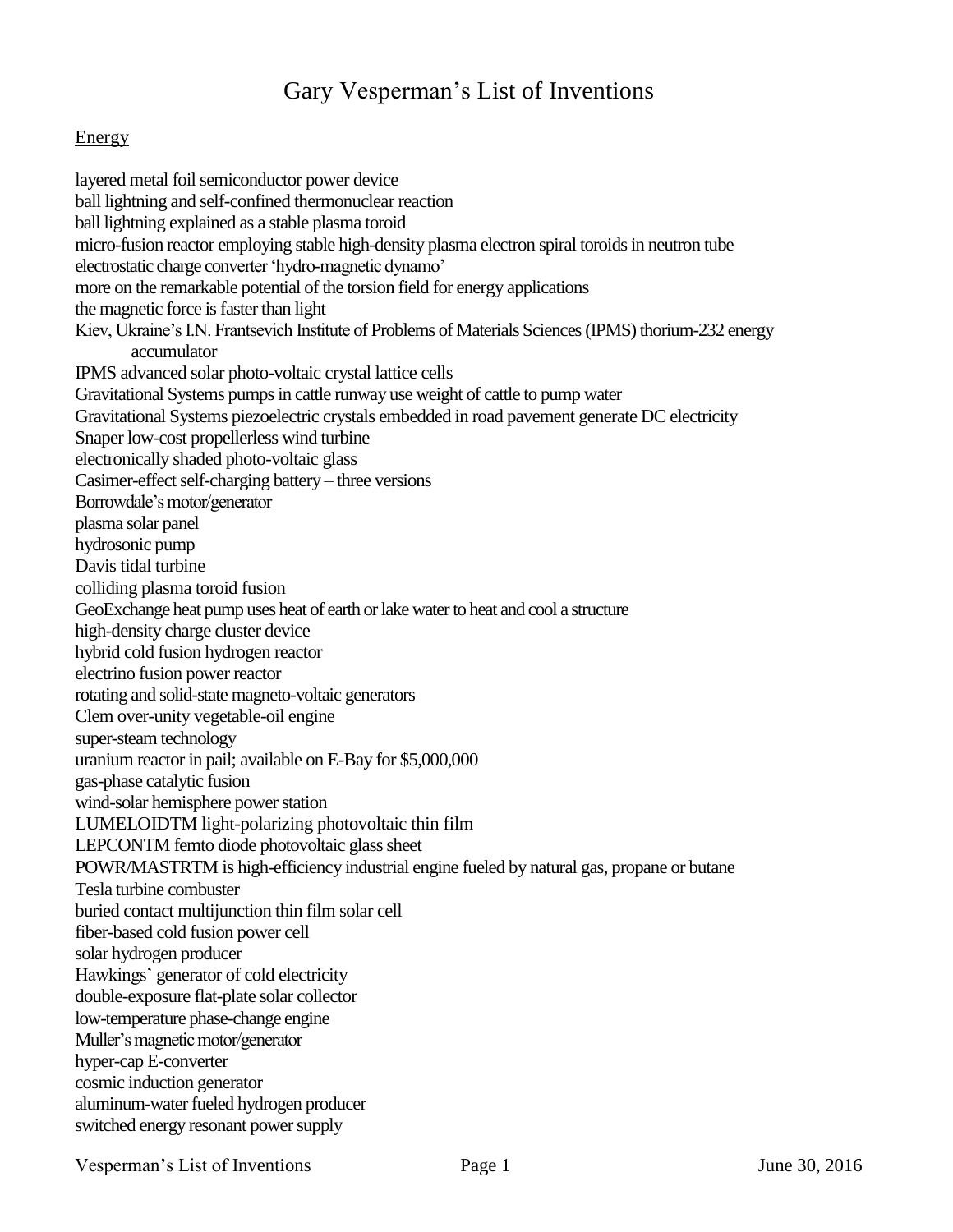Vesperman's List of Inventions Page 2 June 30, 2016 laser-induced fusion in ultra-dense deuterium maximum velocity wind turbine converter of zero-point electromagnetic radiation energy to electrical energy 2-to-1 cylinder noble gas power plant cold operating start technology for 100 miles/gallon automobiles Boyce hydrogen carburetor continuous charger for batteries – flux shifter magnetically powered rotary unit DiMatt Wankel closed-cycle freon/rotary turbine and generator fluid thrust diode Russian electrochemical energy source high-voltage injection of rain water into cold fog SPARTEC vacuum triode amplifier portable power supply solar unit for hot water for Sterling engine advanced Stirling cycle power unit vapor generator gas-generating BingoFuel Reactor remediating nuclear waste with electron-captured protons with significant net energy gain Brown nuclear battery Nova-Neal compression engine Nova phase change engine Brinsbury hydrogen steam rotary engine gate impulse turbine flux capacitor pressurized vapor driven rotary engine self-restoring mechanical oscillator engine energy buoyancy source reactionless AC synchronous generator pulsed capacitor discharge electric engine zero point energy modules electrostatic frequency converter Swiss M-L converter 'negative' resistance in carbon fibers neutrino voltaics plasma biomass gasification Moe-Joe spherical orgone energy accumulator significantly increases vehicle mileage Electrodynamic field generator Stirling Energy Systems utility solar ENECO solid-state chip converts heat to W2 Energy Birthing Affordable, Renewable Petrol SolarCubeTM by Green and Gold Energy Cool Earth Solar – inflatable solar concentrator EEStor Ceramic "Battery" – "energy storage" ultra-capacitor device made from ceramics nanotube supercapacitor battery multifactorial hydrogen reactor preloaded ZrO2–PdNi–D nanostructured cold fusion/lattice assisted nuclear reaction quantum electronic devices DayStar Technologies' Silicon-Free Solar Cells – unique metal foil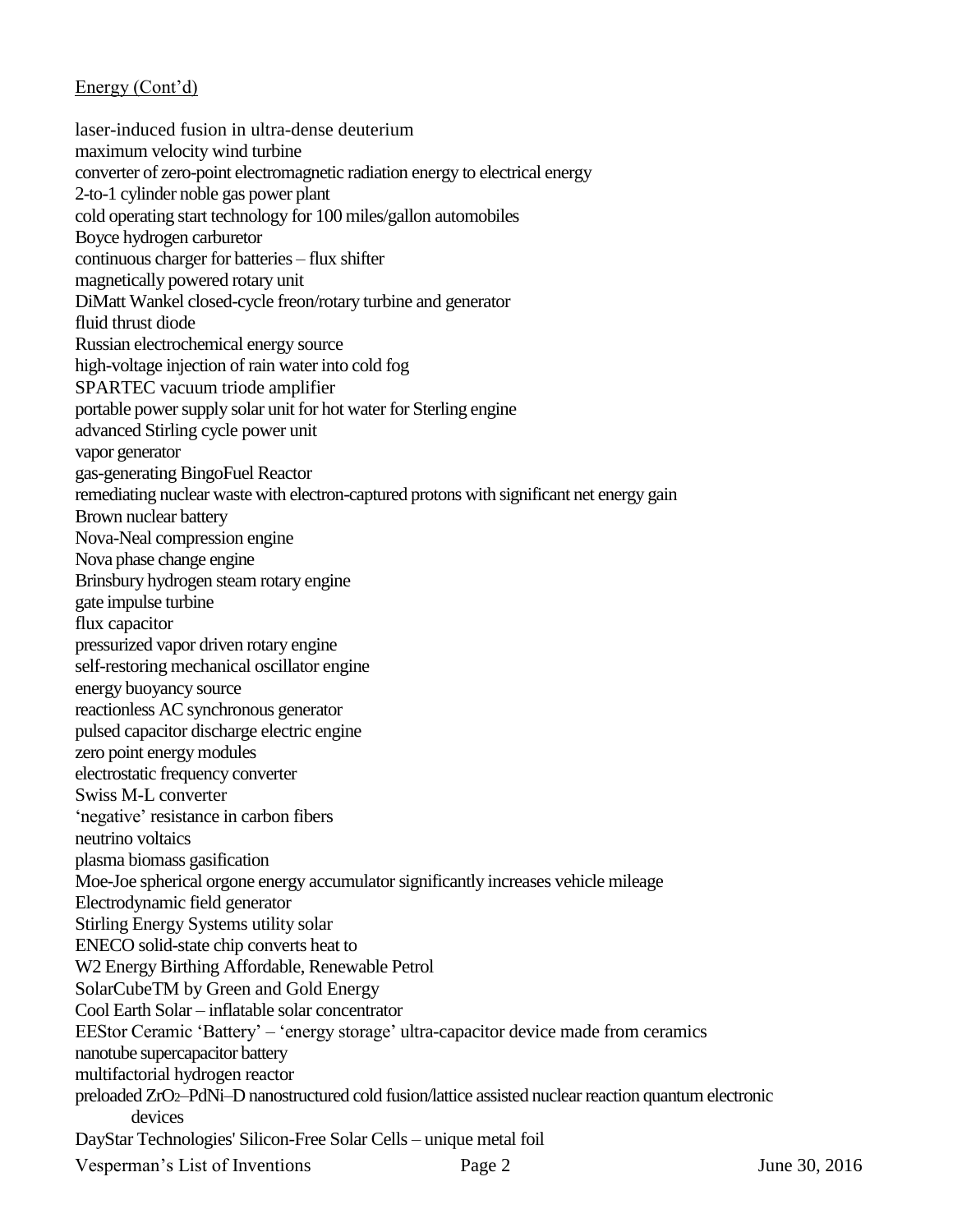Sines reluctance generator uses thin film superconductivity, vortices and magnetic flux gates Nelson Scientific's device captures free electrons in a vacuum for electricity Solar Hydrogen Energy Corporation – process converts landfill methane into clean hydrogen Enviromission Solar Towers are like an inverted funnel bladeless turbine with wide range of waste-heat-harnessing applications; produces methanol cadmium telluride thin film solar PV modules thermoelectric generator salt water flow cell radiation-free fusion process fuses boron-11 with a proton; results in carbon-12. offshore wind technology Kokhala: Electricity from low-temperature heat 120+ degrees and storage StarTech"s waste-to-energy plasma arc technology Rauen superclassical ambient heat engine based on Proell effect StarRotor continuous-cycle engine could replace internal combustion engine plasma focus fusion may be far more feasible and less expensive approach to hot fusion Kanarev's electrolysis process enables water to be main power hydrino process generates light, power, plasma, and a vast class of new compositions of matter vanadium redox battery is low cost and environmental impact; superior deep cycling life and can be mechanically refueled in minutes Blue Energy"s highly efficient underwater vertical-axis windmill-like generator Zotloterer gravitational vortex mini-power plant is simple to construct, has a turbine efficiency of 80% but is safe for fish due to low turbine speed. The gravitational vortex hydro technology can be applied in rivers with water drop as little as 0.7 meters. Flynn Research magnet power motor/generators; flux fields within core increase motor output by 3.5x or more. Possible solid-state generator applications. Also in all future motors. Verdant Power low-impact kinetic hydropower solutions harness energy from rivers and tides Valentin Technologies 130 MPG car seats 5 passengers car, free-piston hydrostatic powertrain vertical axis wind turbine creates pull on the back side for 40%+ efficiencies, doesn't kill birds Correas' pulsed abnormal glow discharge reactor produces about 1 kW DC electricity Skystream"s wind generator designed specifically for the grid-connected residential market Cyclone Technologies Schoell Cycle Engine is external combustion engine; uses any fuel Engineair"s ultra-efficient rotary compressed-air motor Hydristor converts vehicles into green hybrids with variable vane hydraulic pump/motor permanent magnetic levitation wind power generator 20% more efficient wind turbines MotorWind's plastic micro wind turbine brings generation cost down to around 1 cent/KWH A123 Systems lithium-ion battery replaces cobalt oxide in lithium-ion cells with nanophosphate gun engine is environmentally friendly and transmission-free; 92% efficient; based on fired bullets massive yet tiny internal combustion engine features multiple firings in one cycle to give 40 times higher power-to-weight ratio, low parts count, low maintenance, high efficiency

Quasiturbine four-chamber Wankel-like engine burns fuel using photo-detonation Plurion Systems zinc/cerium redox battery has highest power density; 250kW - 5MW Steorn all-magnetic motor

sea wave power plants can generate electricity for 2 cents per kWh.

Nansulate Paint insulates and generates electricity from thermal difference between inside and outside temperatures

Laddermill generator is high-altitude series of wings or kites connected to ground via cable MDI Air Car uses compressed air to push its engine"s pistons, 68 mph tops, range 125 miles AquaBuOY generator is competitive with onshore and offshore wind farms and fossil fuels

Vesperman's List of Inventions Page 3 June 30, 2016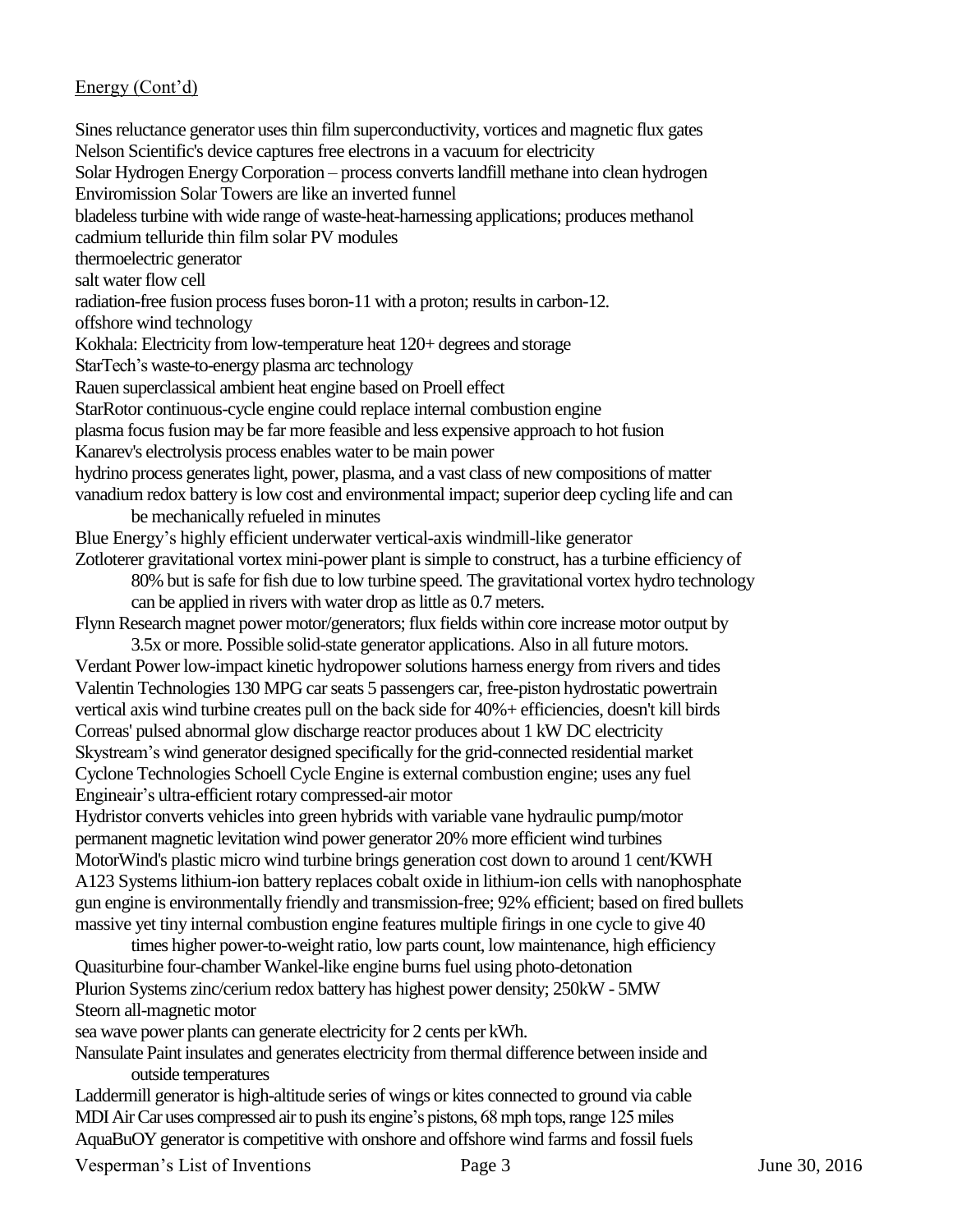Manchester (UK) Bobber is patented new wave energy device Papp's noble gas engine utilizes nuclear process to generate tremendous energy Torbay's magnetic transgenerator uses repelling power of magnets thermionic solar cells use amorphous diamond nanostructures; 50% efficiency; half cost of silicon thermal hydraulic engine generates from low heat input 180°F; silent; solar, geothermal or waste heat Norsk Hydro floating wind turbine captures off-shore winds in deep water; no footing needed flexible very thin film photovoltaic solar panels consist of unique metal alloy very quiet O'Conner wind turbine can operate at low speeds while tolerating high wind speeds Neo-AeroDynamic Wind/Water Turbine employs lift on the leeward edge, harnessing turbulence low-impact hydrokinetic turbine harnesses tide and river flow without harming fish; no dam needed Ecowatts Thermal Energy Cell is an electrolysis based energy cell that converts electrical power into

heat at an efficiency significantly greater than that of a conventional immersion heater. Tectane's Aquahol is made from sorghum; water-ethanol ups mileage by 20-40% converting abandoned oil wells which contain hot water to geothermal plants SkyBuilt uses shipping containers as foundation for renewable off-grid energy systems Magenn"s Floating Wind Generators use inflatable, rotating balloon Matteran Energy produces electricity and refrigeration from 150 degrees F water D2Fusion has cold fusion home heaters and electricity generators Kanzius radio wave generator splits water into hydrogen and oxygen causing the oxygen to burn RF Nanometer-scaled generator produces direct current with mechanical energy from ultrasonic waves Australian process makes ultra-thin silicon solar cells Milkovic two-stage mechanical oscillator leverages secondary oscillations for 12-to-1 power gain closed loop ammonia turbine-powered generator uses solar and other forms of low-temperature heat Searl effect generator cheaply and safely produces electricity without fuel, pollution, friction, or noise RSI Silicon debuts a far more inexpensive method of producing solar grade silicon low-cost inflatable electric car is announced as world's first crash-proof, long range, flat-pack vehicle PowerPlus retrofit water overspray for gas turbines cuts emissions 40%, saves fuel and ups capacity Crower"s six-stroke engine adds two strokes to inject water which turns to steam and cools engine MagneGas plasma arc flow reactors process liquid wastes into clean burning fuel known as magnegas thermoacoustics converts heated gas into sound waves to cook, cool, and/or generate electricity pump-less, hydraulically operated, super-high-pressure diesel injector - 30% more power with less fuel cylindrical Joe cell harnesses orgone energy to power a vehicle with no fuel line connected Magnetronic motor uses small magnetic force to control large magnetic force; retrofit cars BiosFuel directly uses water for fuel directly; bypasses hydrogen. Catalyst mixes water with waste oil photosensor measures daylight to send signal to microcontroller that adjusts power for lights Whisson vertical windmill cools air passing through whirling blades; then traps water from condensate hydrogen boost technology improves vehicle fuel economy bi-directional energy tower exploits differences in air density and earth density for passive solar power two-piston combustion engine drives magnets by induction coils; generates electricity, not torque Green steam engine runs on very low steam pressure and volume, low cost, lightweight, few parts Revetec cam-drive engine uses pair of counter-rotating scissor cams, triples torque Edwards heat pump is like solar hot water heater without collector panels, very efficient WhalePower wind turbine has blades that mimic humpback whale"s flipper, capturing more wind pyramidal antenna transfers atmospheric electrostatic discharge impulses into circuit; converts to AC thin, light, flexible polymer-based battery packs more power than standard alkaline battery Tesla wireless power and free energy from ambient Golka high-powered tesla-type energy tower

Vesperman's List of Inventions Page 4 June 30, 2016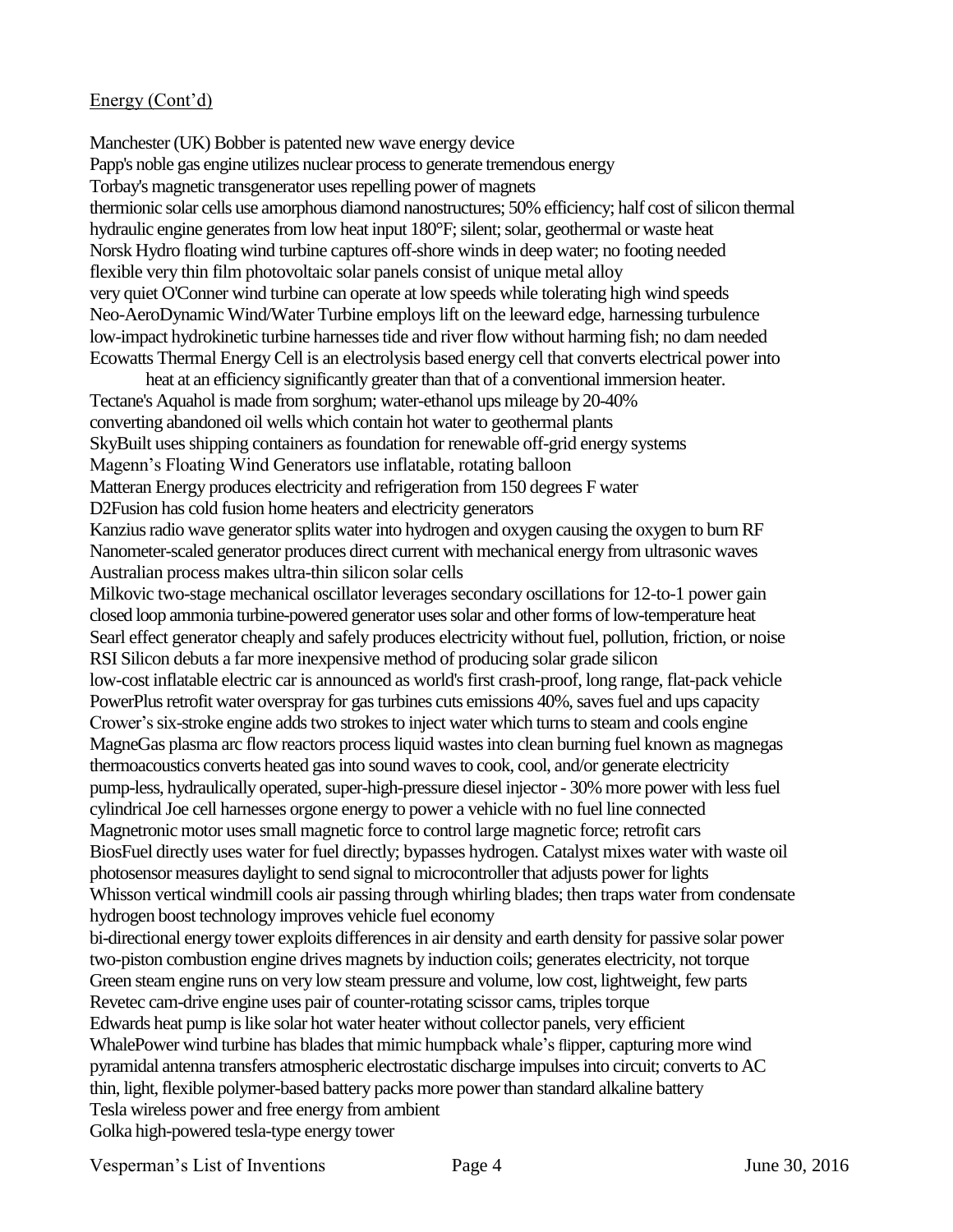DePalma N-1 homopolar generator Puharich method and apparatus for splitting water molecules Schmidt hydraulic wind turbine hydrogen fuel system kit over 30 methods of producing hydrogen as fuel for automotive, home, industrial and scientific uses novel aqueous electrolysis methods for converting water into hydrogen and oxygen Rasmussen water-to-energy electrolysis process Boyce brown"s gas carburetor Meyer water fuel cell-powered car solar-produced hydrogen turned into liquid hy-fuel engine runs on water motionless electromagnetic generator Frank Richardson magnetic electrical generator Frank Richardson bladeless steam turbine advanced form of plasma-discharge energy thorium powerpack IPMS thorium-227 electricity generator Spiteri water pump magnatron – light-activated cold fusion magnetic motor Johnson permanent magnet motor Hendershot magnetic motor 8-kilowatt battery-popper motor Hitachi magnet motor vacuum triode amplifier 'school girl' motor and battery energizer Model T Ford generator with magnets added Takahashi magnetic Wankel motor Kawai motive power generating device Grander magnetic motor John Richardson 90+ mpg carburetor John Richardson atomic isotope generator Fish/Kendig variable venturi carburetor Belland 100 mpg carburetor that runs on gasoline fumes Brandt 90 mpg carburetor Myers efficient carburetor Wiseman fuel savers Ogle 100+ mpg oglemobile Pogue 200+ mpg carburetor Caggiano 100+ mpg fuel implosion vaporization system Bbolon automobile steam engine magnetic vortex hyper-ionization device vibrating energy source Stewart cycle heat engine flywheel/dual hydraulic cylinder Christopher Bird/Walter has list of 48 suppressed energy inventions Schauberger jet-turbine standalone water-based electricity generator

Vesperman's List of Inventions Page 5 June 30, 2016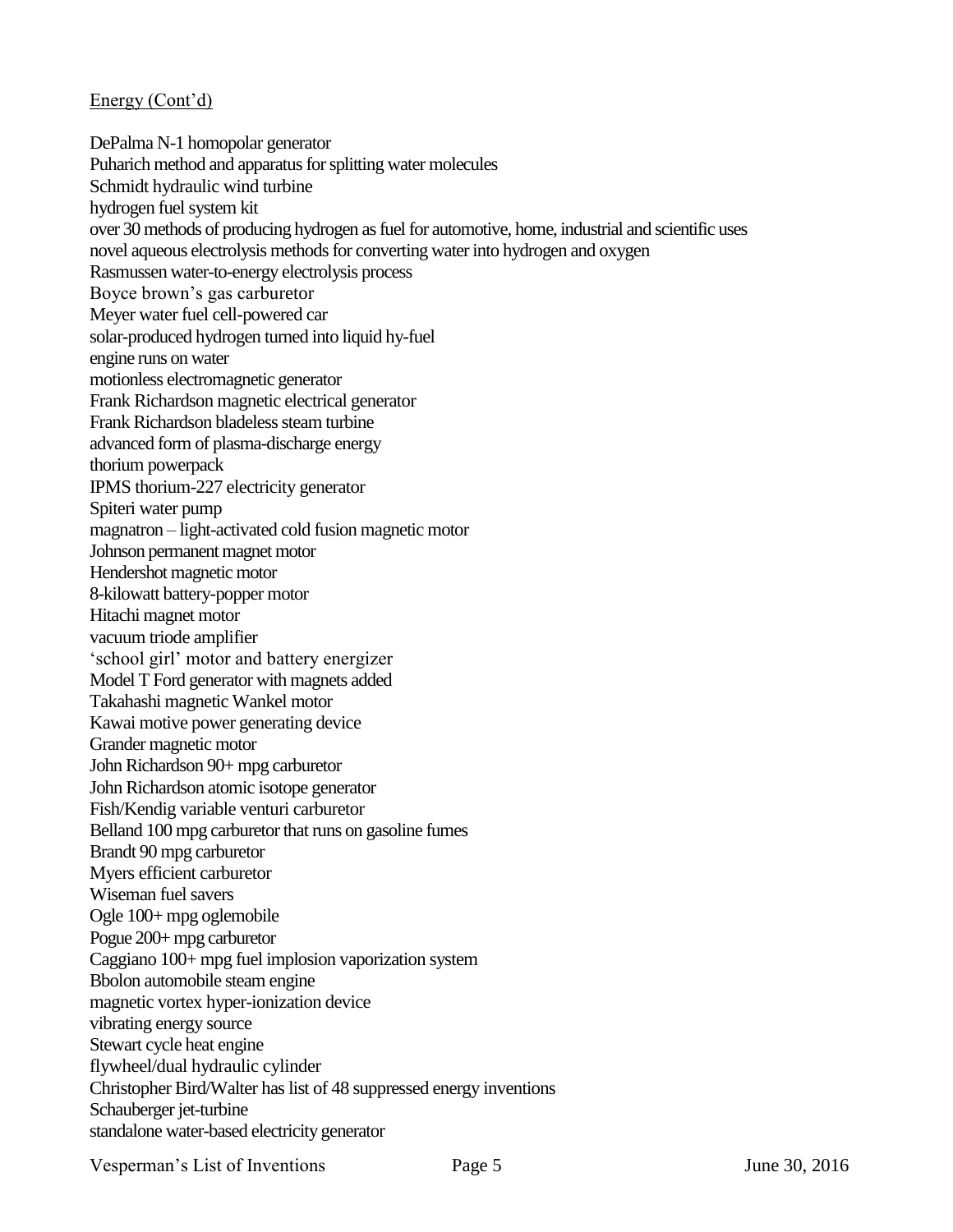Warwick"s Ampliflaire efficient wood-burning stove Idaho inventor"s advanced zero-point energy device Hudlow method of converting garbage and tires to gasoline, etc Newman energy machine Bill Jenkins knows of free energy machine Volcheck engine powered by gas with unusual expansion properties IPMS thermal electric cooling devices Timothy Trapp"s 127 energy technologies Diggs liquid electricity engine hyper-cap e-converter Moray radiant energy pump/electricity generator small electrical power converter Yater heat-to-electricity converter Trombly-Kahn closed-path homopolar generator Trombly-Farnsworth solid-state oscillating electromagnetic system Reich orgone energy motor using low-grade heat, such as the heat from your hand to make electric power ambient thermal energy "power" for single family home, excess power sold to local utility H2HyPod producer of hydrogen for internal combustion engines water-fueled internal combustion engine with Garrett electrolytic carburetor metamatter for revolutionary energy sources and rocket engines motionless electromagnetic generator Q-cell WIN zero point electrical energy converter vortical energy conversion of aluminum internal combustion engine to magnetic motor motor/generator with electro-magnetically separated magnetic poles capacitive step-down transformer is a less costly, safer substitute for inductive transformers Sola-Q self-focusing omni-directional solar cooker Aaftaab furnace super steam technology flying saucer engine electron spiral toroid Spheromak micro-fusion reactor (space launch costs reduced by 95%) induction coil coating increases generator output by one-third wind turbine conversion nano-membrane pyro-gasification process high-temperature incinerator phase-conjugate-resonator Tesla coil direct energy conversion Casimer-layered electrodynamic generator thin-film power generating disks Testatika free energy machine high-density charge clusters technology energy catalyzer cold fusion reactor with electric-to-thermal energy conversion self-recharging energy generating gel cells MulTask dome multiple-output omni-directional solar power generator

Vesperman's List of Inventions Page 6 June 30, 2016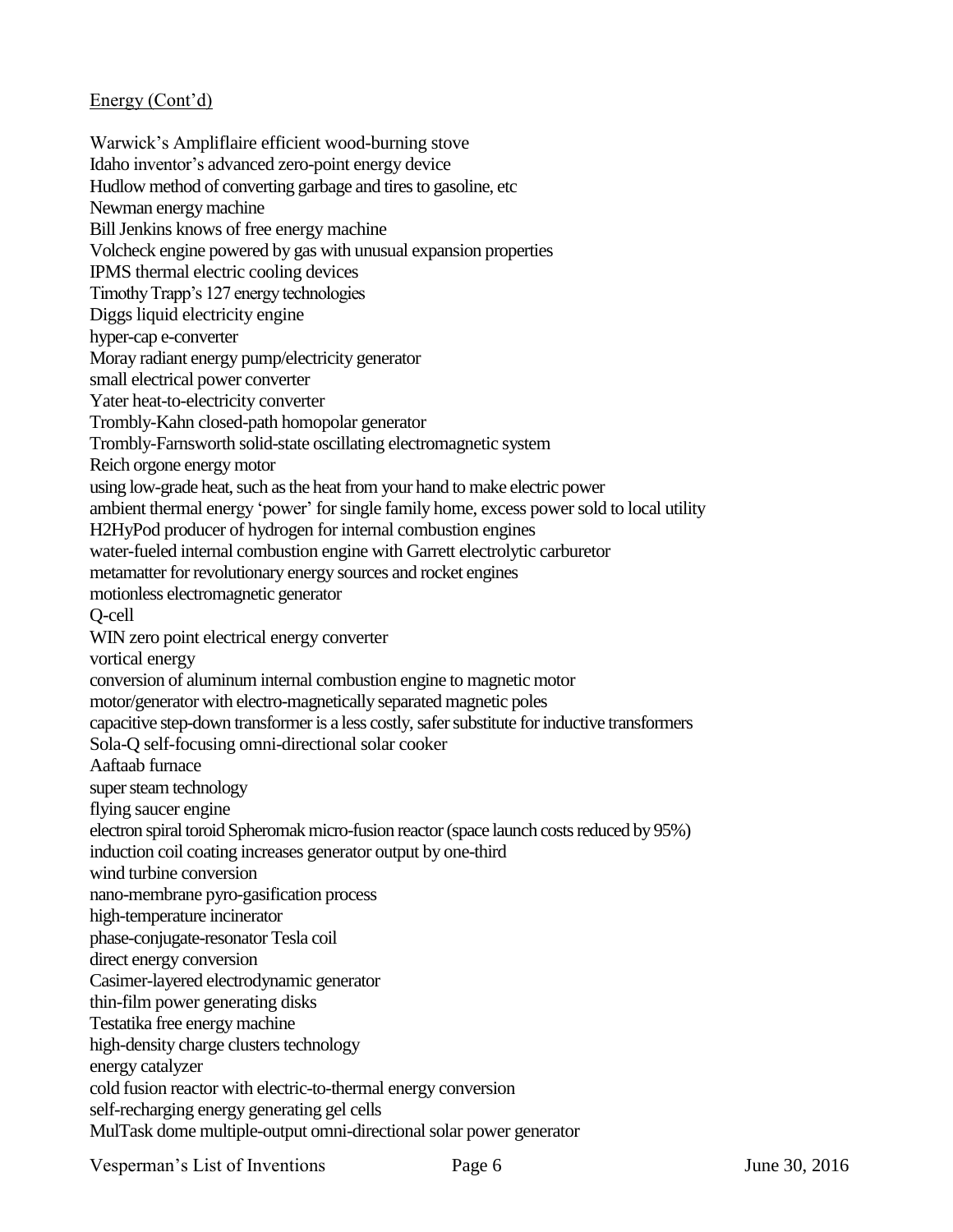high-expansion magnetohydrodynamic liquid metal generator Power Chip thermo-ionic generator double-exposure flat plate solar collector protium H+ stoichiometric hydrogen gas generator closed-loop phase-change gas system self-recharging capacitive discharge thermal generator ceramic electrodynamic wafer solid-oxide fuel cell magnetic drive generator Don Smith"s generator OASIS electric power unit Ergenics metal hydride heat engine converts solar hot water into electricity for less than1¢/kwh

#### Advanced Self-Powered Electric Vehicle

solid-state Quantum High-Energy Density Storage or Retrieval (QUENSORTM) device nickel-iron and new lead-acid battery NiMH batteries; solid-state lithium-ion batteries IPMS crystal lattice energy storage/battery device Ukrainian capacitor-like battery Richardson blade-less tesla-type steam turbine closed-cycle freon/rotary turbine compressed air-driven air-conditioner/heater advanced computer-controlled suspension system low-temperature diamond or titanium nitride coating of vehicle parts AuroraTek"s self-charging electric bike self-charging electric vehicle switched reluctance motor Stanley A. Meyer's water fuel cell-powered car water engine water-fueled internal combustion engine with Garrett electrolytic carburetor Brown"s gas carburetor water-to-energy electrolysis process noble gas plasma engine Clem over-unity vegetable oil engine multi-chambered rotary compression engine closed-cycle Freon/rotary turbine, conical vortex heat exchange engine four environmental heat engines Volcheck: engine powered by gas with unusual expansion properties isotopic semiconductor batteries liquid electricity engine 90+ mpg carburetor salt water flow cell car conversion of aluminum internal combustion engines to magnetic motor Muller motor/generator perm-mag motor fuel saver that nearly doubles miles per gallon of gasoline

Vesperman's List of Inventions Page 7 June 30, 2016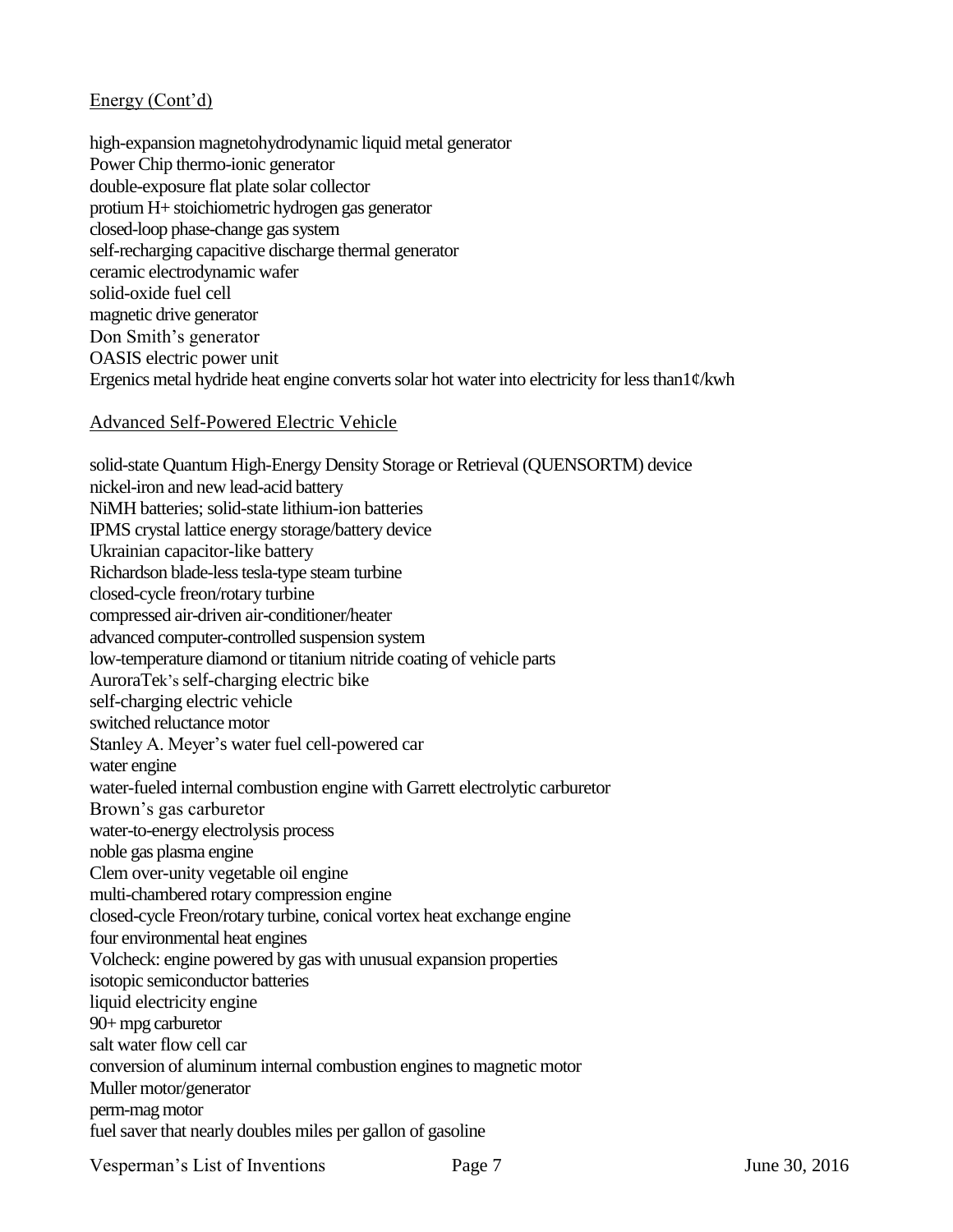### Advanced Self-Powered Electric Vehicle (Cont"d)

Walden amplified magnetic motor other over-unity magnetic motors orgone energy motor IPMS thermal electric cooling devices Cool Chips thermo-ionic refrigerator torsion field radio without dropouts over all of Planet Earth (unibody) basalt/carbon fiber foam body/frame made with IPMS high-temperature gas plasma detonator Seanic View's electric DC motor component which greatly increases efficiency one of more than a dozen candidate on-board fuel-less battery chargers. electric vehicle power source Bedini battery charger catalyst induced hydrino transition cell Maxwell Technologies ultra-capacitor nickel-iron battery Edwin Baldwin"s super-capacitor melanin battery-generator nickel metal hydride batteries solid-state lithium-ion batteries, liquid metal battery John Hutchison"s self-charged battery endless electric field generator Brown nuclear battery Joe"s orgone energy cell Moe-Joe orgone energy cell Yasunori Takahashi"s ultra-capacitor thin-film electrolytic cells torsion field energy storage applications graphene polymer battery motive power generating device

#### Materials

torsion field makes possible exotic new materials torsion field geo-physical devices can be calibrated to locate mineral deposits, water and subterranean structures diamond semiconductor devices (spin-off from aforementioned low-temperature diamond coating) IPMS micro-channels and filters IPMS-Chernovitsky super ceramics IPMS high-temperature gas plasma detonator IPMS-Kiev and Arzamas-16 super magnets electric field permanently trapped in material manufacture of synthetic diamond manufacture of synthetic sapphire and ruby high-temperature material has low heat transfer, lightweight, insulates more than asbestos, less toxic transparent polymer ultrasonic energy blends and hardens gel of polyester resin and water into very hard and strong sheets unusual single crystal structure oriented plastic 1.1 micron film polarizing-analyzing filters

Vesperman's List of Inventions Page 8 June 30, 2016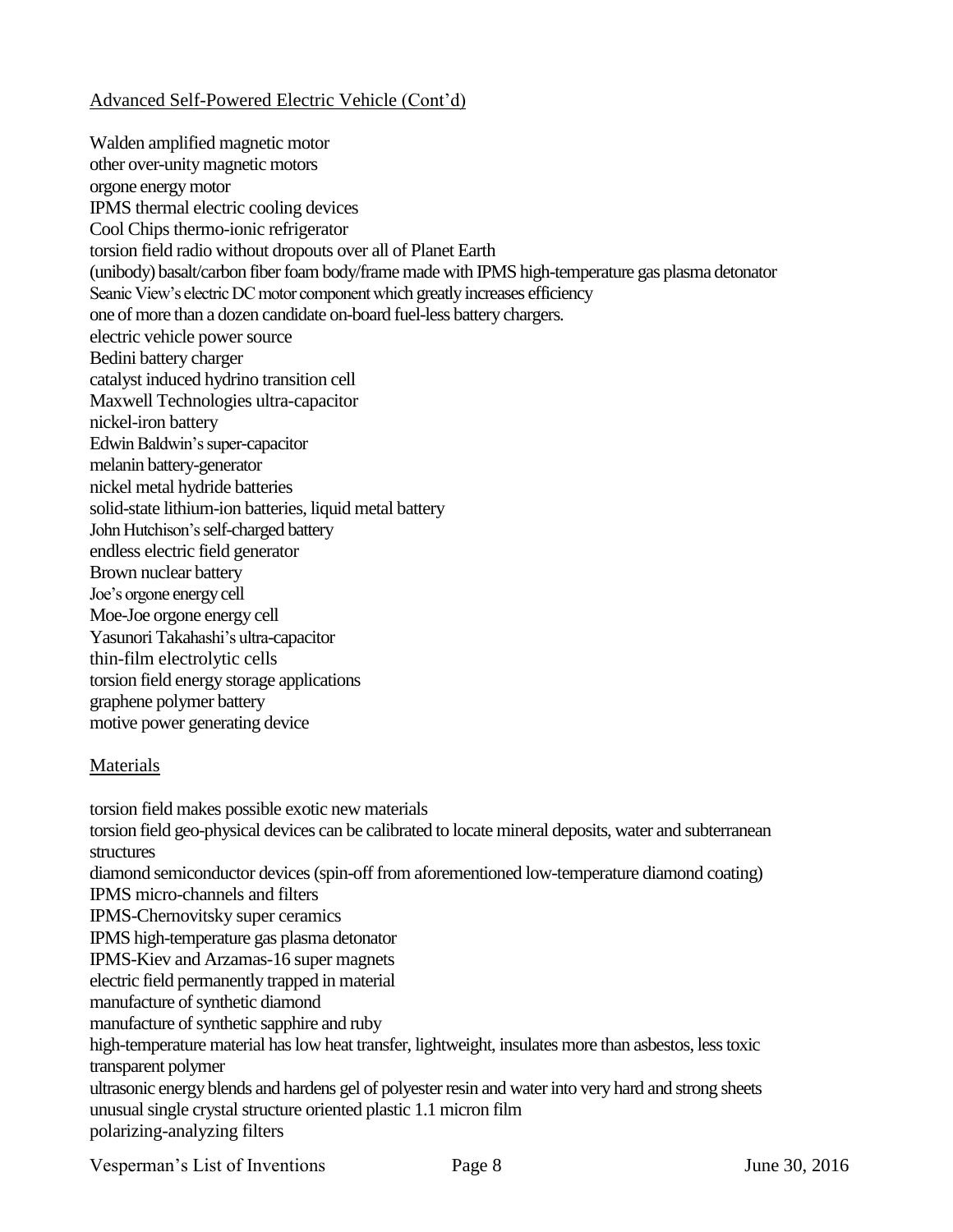### Materials (Cont'd)

ultra-purification of semiconductors such as silicon, germanium, copper, zinc, tin, etc Novolac resin, used to "pot" or encapsulate integrated circuits non-linear and linear optical crystals for optical communications, etc edge-emitting luminescent crystals are new light sources, for communications, lighting, medical uses method for "launching" soliton-like forms super-conductive manganite substrates low-cost Teflon [tm] coating on glass, metal and wood amplified ionization filtration technologies non-linear crystals for opto electronics (optical transistors) for optical fiber communications switching metalliding is hard coating in liquid bath on nearly all metals, silicides, diamonds, carbides, nitrides bearing coating ...basically doubles the price, minimum torsion field photographic applications which are capable of imaging the interior of virtually any

substance or structure without X-rays "Diamonds... of several types made in the laboratory: a] diamonds and cubic boron nitride All of these are for industrial applications, not gems. We are talking about grit...small crystals. b] Diamond films... thin layers for "windows" in, on and for satellites, X-ray detectors, X-ray tubes and source tool emitters radioactivity detectors – many, many kinds. The big hit: Diamonds ...for heat sinks for electronics applications ... Diamonds to be used as the king of semiconductors and detectors. We are not talking about gems... or pretty and fat pieces... these are VERY thin films ... and fine dies, blades... tiny expensive pieces. Very precise and very pure metals, non metals, and compounds. NEW: there are several types of 'detectors' and diode materials that are "new" and unusual.... many come from the era of 1895 to1935 and out to 1957. But, today, no one even knows of them. Ask ANY electronics person if I came to him and handed a thing that looked like a resistor ... with a ceramic and glass hemetically sealed opaque package... and he or she hooks it to a meter or oscilloscope... no markings on this thing.... and I hold it up to a light bulb... and read FIVE VOLTS or briefly hold a match or flame of a cigarette lighter under it... for less than  $1/10<sup>th</sup>$  second and get a pulse of slightly OVER five volts? What is it? I can produce these for you now. This is the very tip of the list. There is an entire ARRAY of very valuable devices that do nothing but switch, control and/or modulate light... the light used in communications. These are simply made of glasses, and clear minerals of various types. The last companies of these types... small ones have been being bought up by the IBMs and Ciscos for from 10 to 80 millions of dollars. Check the stories of businesses involved with the optical aspects of communications by light. Anything "fiber-optics". Fiber switchers, routers, cross-point switches... the list goes on. All of these types of signal path devices are in use now... but they are not anywhere near enough. The market is projected in the billions in the next 2 and 3 years. And it will go up."

#### Communications and Computers

torsion field communications

harmless torsion field cell phones would offer instant wideband communications with other torsion

field cell phones anywhere on Planet Earth without dropouts.

torsion field remote monitoring devices

torsion field long-range sensors

torsion field astrophysical monitoring and metering devices

three-dimensional holographic television

wireless video conferencing

dialog language replacement system

astronomical methodologies for acquiring information from sun activity, sun spot activity, meteor activity, photosphere and magnetosphere activity, and ionosphere activity. These activities can and do cause disruption of electrical power. The methods can warn of power surges.

Vesperman's List of Inventions Page 9 June 30, 2016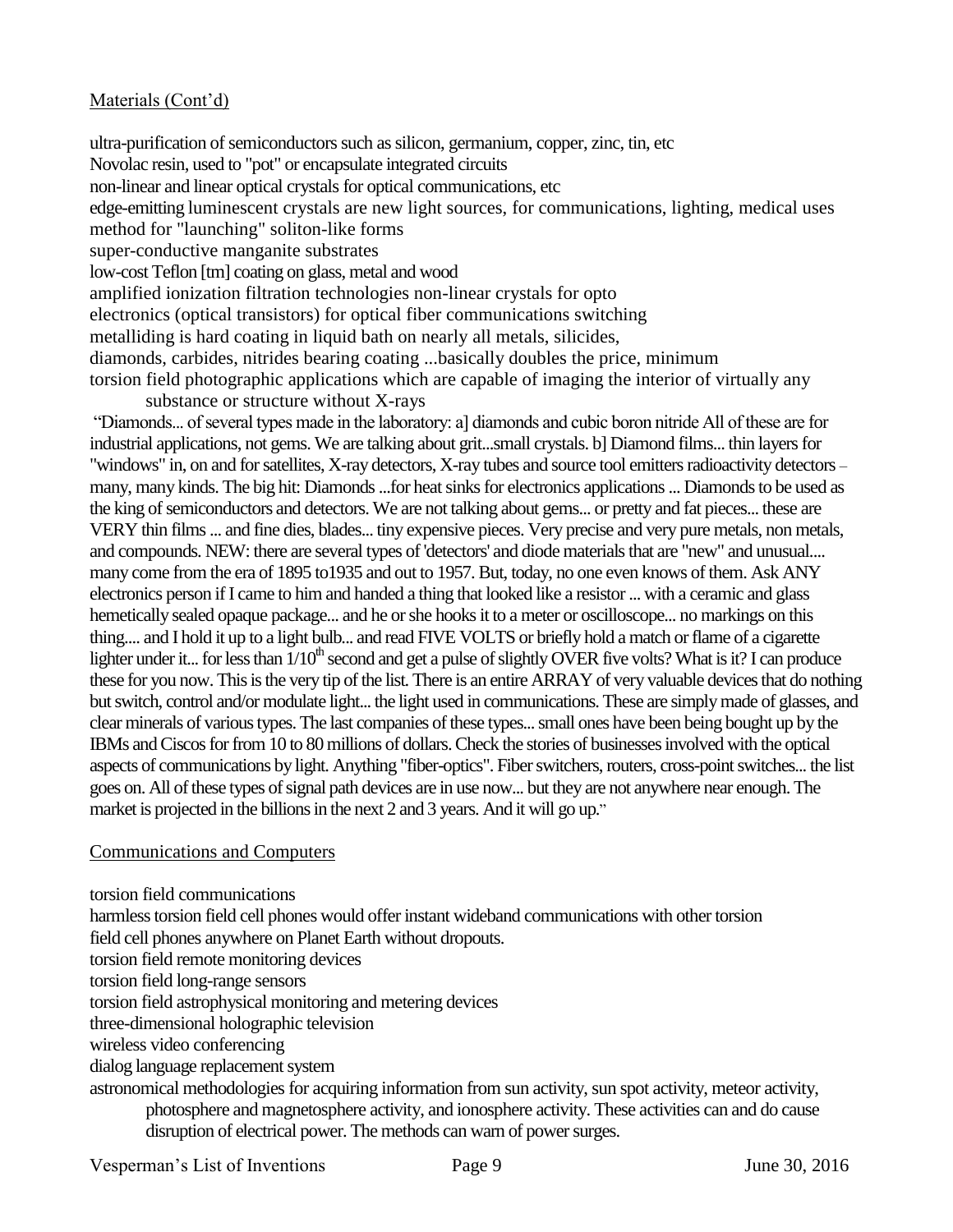### Communications (Cont"d)

method for making several types of novel antenna including but not limited to antenna at distance off

the ground with no tower, active antennas, physically small yet electrically large antennas, and invisible antenna

methods of light manipulation for communications, such as internet switches and similar using water to make light from fluorescent lamp

magnetic mased systems

new methods of making light

US Patent 5842002: Computer virus trap

highly directional and inexpensive gravimetric sensor; detects objects in space and plots their position computer chip cooling technology enabling the world"s fastest personal computers

methods of communications

new method of making a length of cable a sensitive mechanical or microphonic transducer new method of producing miniature low-cost tagging RF transmitters for Bluetooth, etc

#### **Security**

low-cost ultra-low frequency accelerometer, used in many industries for different uses from detecting earthquakes to setting off air bags in automobiles.

sensing of interaction of near electric field evanescent waves with matter and other fields methods of seeing properties of solid matter for many uses. Images of the insides of devices and packages can be made

as in airport security and to detect explosives

sensing of concealed weapons such as hidden pistols

improved ballistic armor is new kind of "bullet proof vest" to stop rifle bullets and knife

3-D visualization of electronic waveforms is new method of "seeing" electronic signals. One application is detecting buried non-metallic or "plastic" anti-personnel land mines. (Mike Windell also has amethod of detecting metallic land mines and other metallic objects up to 60 feet deep.)

novel magnetic ultra-low frequency sensing and analysis of mechano and magneto seismic activity

#### Health

Genesis electromagnetic frequency generator

zappers

restoring an organism to match its genetic template

electronic brainwave tuner for permanent cure of substance addiction

bio-energetic spheres

electrolyzed oxidizing water

ultimate system modeling software with cardiology as one ap plication

theory of an anti-proton source and/or anti-neutron source, and Dotto ring for anti-aging

reversal of the order to disorder arrow in the second law of thermodynamics

(Both of these methods require large, high-energy linear accelerator facilities. For 50 million

dollars all aging, disease, and decay processes could be reversed in a one-mile radius)

defibrillator technology which uses no batteries

acquisition of biological signals by means of optical methods as opposed to bio-potential methodologies, for

methods of sensing brain waves and heart beat but needs no electrical wires.Can help in preventing sudden infant death and also can help doctors in many areas of health.

US Patent 5724982: Apparatus and method for measuring fluid flow (such as inside blood vessels) US Patent 5439003: Apparatus and method for measuring fluid flow (such as inside blood vessels)

Vesperman's List of Inventions Page 10 June 30, 2016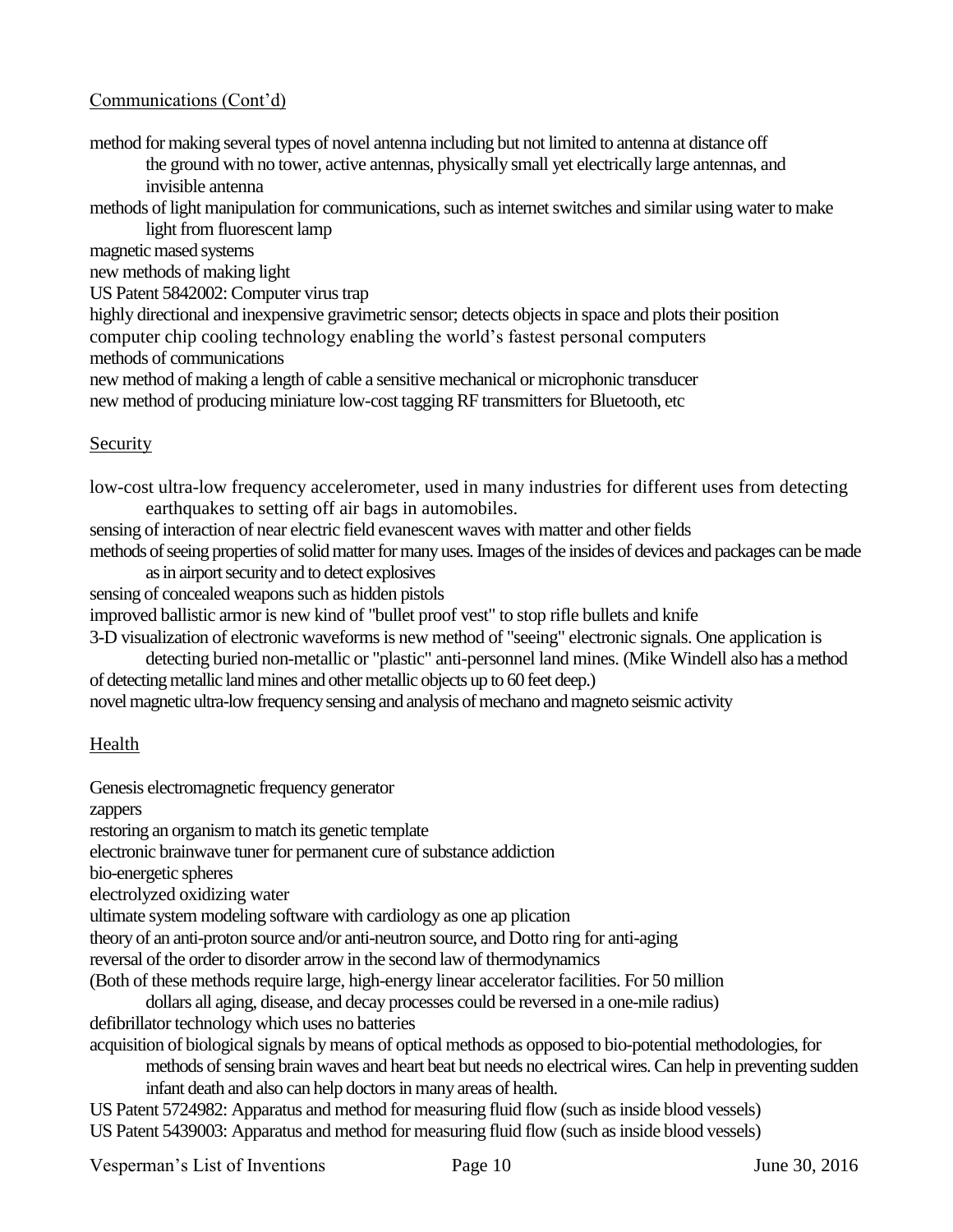#### Health (Cont'd)

virtual telemedics system torsion field dental imagers would bypass the harmful effects of X-ray dental imagers novel method for side tone training of professional singers and for helping hearing impaired

#### Agriculture and Technical Solutions to Water Shortages

atmospheric water generation with post-processing units added to air conditioners and refrigeration units world"s richest mineral fertilizer aquaponic food factory etheric weather engineering OASIS machine produces water by flowing air over a surface colder than the air"s dew point temperature vapor generator 1 snow vaporization hydrosonic pump water purification and pest control with electrical coils oil viscosity soil decontamination vapor generator 2 air well Spiteri water pump primary water Saltech"s dynamic vapor recovery with zero discharge of brine massive freshwater reserves under the ocean solar-powered Watly provides internet, energy, and drinking water graphene desalination membrane NanoCeram water purification technology Archimedean desalination

#### Waste Treatment

Brac Systems recycles and filters gray water from showers and laundry for toilet flushing high-temperature incinerator Korell sewage treatment method hydro-cavitator soil remediation system solid waste recovery Hutchison-Lazaryan radio/audio frequency generator for cleaning oil-polluted ocean water

#### Radioactive Waste Treatment

theory of an anti-proton source and/or anti-neutron source "refresher-regenerator" reverses the order-to-disorder arrow in the second law of thermodynamics Canadian method neutralizes radioactive waste using an esoteric technology Purdue U patent describes relatively inexpensive way of getting rid of radioactive material collective ion accelerator treats both solid and liquid nuclear waste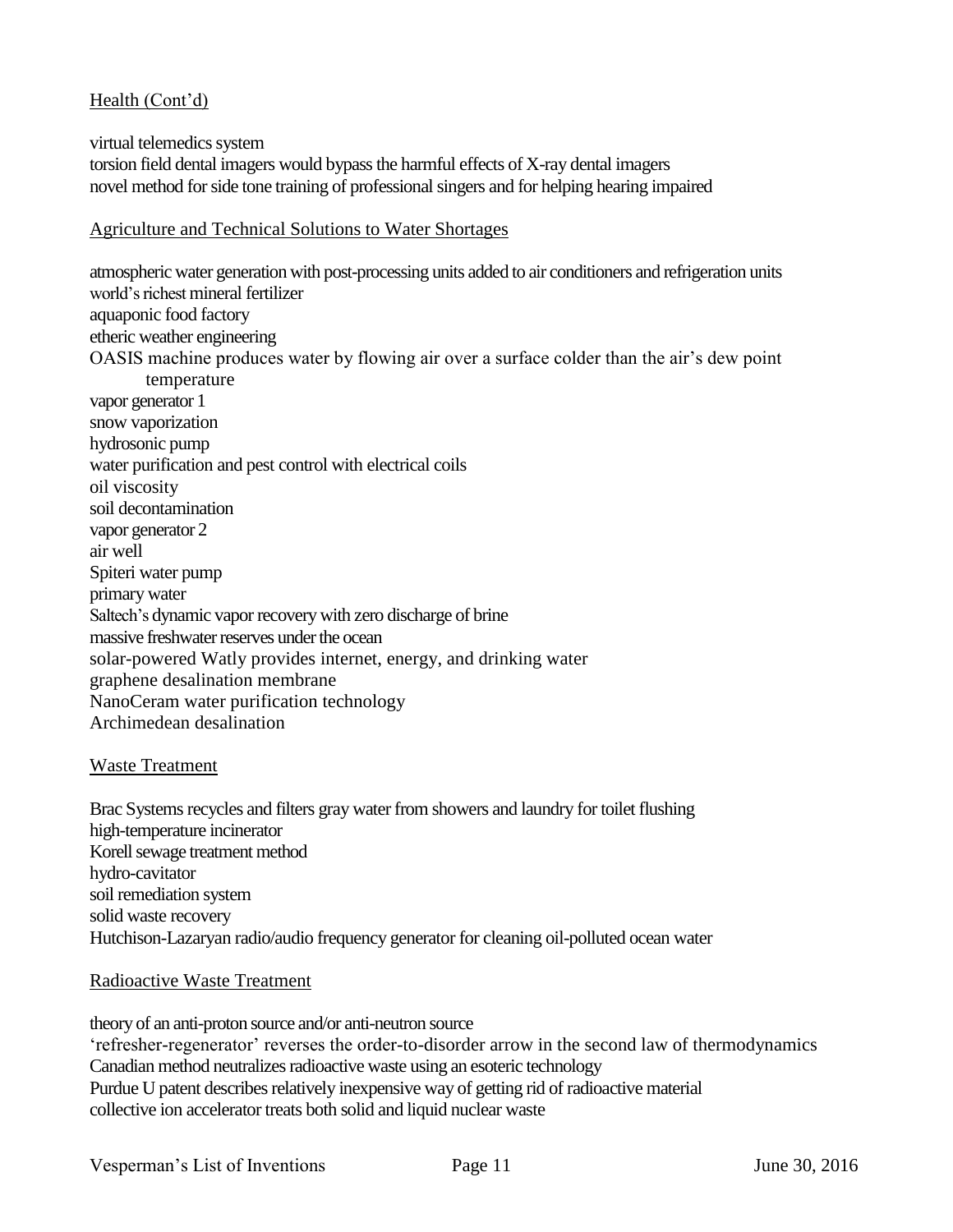#### Radioactive Waste Treatment (Cont"d)

Hawkings" generator makes yard-long white spark of cold electricity several inches in diameter; substances inserted in spark sometimes transmute to heavier elements dematerialization devices A, B, C and D using highest powered positive ions ever photo-deactivation using gamma rays implosion machine is electric arc welder modified to duplicate nature's ball lightning Barker invented easiest, most effective, and least messy method for remediation of radioactive waste Dr. Ronald Gillembardo"s method of neutralizing waste combine Brown"s gas with bucking magnetic fields inside a plasma ball transmutation of low-level nuclear waste into glassy substance with super high voltage Searl effect generator-powered anti-gravity spacecraft for one-way trip out of solar system Hamel"s gravito-magnetic device-powered anti-gravity spacecraft for one-way trip out of solar system Russian process uses liquid lead bismuth to trigger transforming in the form of neutrons 96% reduction of radioactivity by welding with Brown"s gas; further reduction is possible by utilizing liquefied Brown"s gas accelerator-driven transmutation of waste Brown"s gas-metal matrix process photoremediation Wilhelm Reich"s oranur effect method can denaturize radiation sources ZIPP fusion process RIPPLE fission process low-energy nuclear transmutation electrolytic cells plasma induced/injected transmutation Kervran transmutation reactions in biological systems recovery of uranium from incinerated low-level radioactive waste using super-critical CO<sup>2</sup> plasma gasification melting converts radioactive waste into inert material and clean energy e.coli cleans up nuclear waste cheaply, efficiently – Birmingham University compact low-energy nuclear remediation with ultra-low momentum neutron generator methods of influencing radioactivity decay geomelting can encase nuclear waste in glass that is harder than concrete and lasts 200,000 years destroy radioactive waste with fusion-fission hybrid reactor ultra-low momentum neutrons produced by low-energy nuclear reactions for transmutation Radha Roy"s process transmutes unstable isotopes to stable ones by knocking out the extra neutrons by bombarding them with photons (produced as x-rays) in an electron linear accelerator DOE"s deep underground burial of radioactive waste at cost of \$150 billion DOE opposes radioactivity neutralization to preserve source of bomb-grade uranium and plutonium Santilli's certain resonating means which stimulate the decay of nuclei which are naturally unstable entombment of Fukushima reactors – Use 3D/4D printing to build entombments of the Fukushima reactors in layers of hemp concrete, lead, and tungsten with a hemp plastic exterior French vitrification program ceramic wasteforms – "synthetic rock" environmental heat engines for emergency nuclear fuel cooling controlled disturbance of aether density influences radioactivity decay radioactivity of any radioactive material can be reduced by placement in artificial gravity field. large finned containers buried in deepest ocean trenches remediating nuclear waste with electron-captured protons with significant net energy gain transmutation with lasers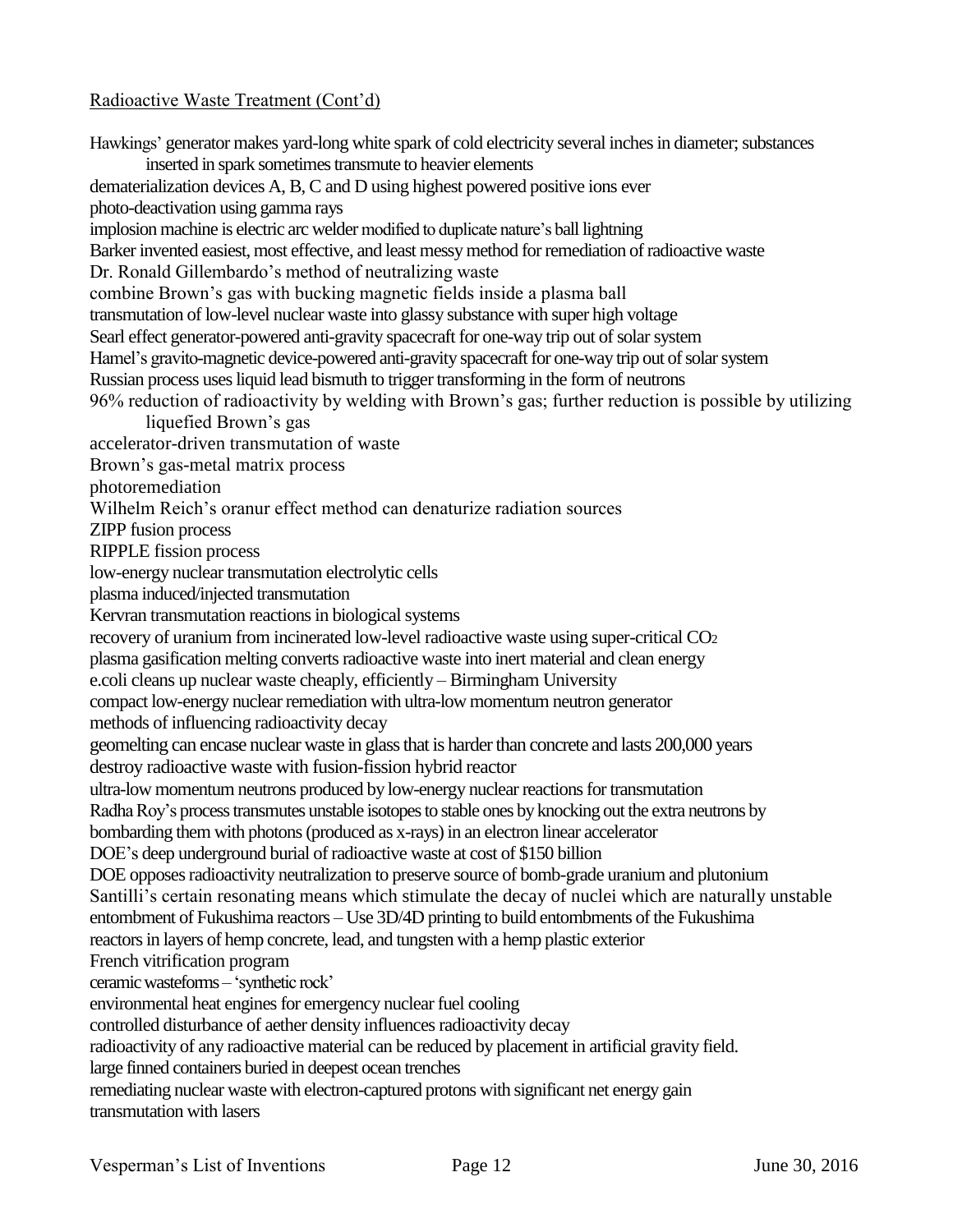#### Radioactive Waste Treatment (Cont"d)

flame-free incineration of radioactive waste in a catalyzer list of 60 patents for transmutation of radioactive elements to nonradioactive in "Radioactivity Neutralization Methods" inwww.padrak.com/vesperman conditioning electromagnetic potentials, fields and waves to treat and alter matter by directly engineering spacetime a negative potential applied to alpha-emitting radioactive material will enhance alpha decay "Hutchison effect" for neutralizing both radioactive waste and dispersed radioactivity within 75 miles a cool solution to radioactive waste disposal piezonuclear reactions in solutions cavitated by ultrasound adding organic molecules can positively affect the bioremediation of uranium GE Hitachi plans to turn nuclear waste into fuel plasma induced/injected transmutation China finds way to extend life of nuclear fuel 60 times hybrid nuclear fusion-fission produces neutrons through fusion to surrounding transuranic waste best results for radioactive liquids have been demonstrated in the processing of thorium for a 30-minute period and achieving a reduction of radioactivity of about 90% from a liquid sample. AmoTerra"s process involves confined explosions involving proprietary mixtures of materials extremely weak, non-classical, higher group symmetry electromagnetic fields can alter radioactivity graphene oxide can decontaminate radioactive fluids Space Travel Innovations colliding plasma toroid fusion reactors could lift payloads into orbit with 99% cost savings

Mike Hanson"s flying saucer engine magnetic vortex drive engine torsion field makes possible revolutionary new propulsion systems Searl effect generator anti-gravity ether shield space drive engine torsion field communications ground transportation for colonies on Mars and Earth"s moon gravito magnetic device warp drive would travel faster than light David Burns" anti-gravity spacecraft torsion field may "uncurve" space and enable advanced propulsion devices meta-stable helium as rocket propellant Dotto anti-gravity thermionic couple electric rocket Moe-Joe orgone energy cell inertia reduction, and possible impulsion by conditioning electromagnetic fields inertia-less spacecraft and anti-gravity Domestic Lens for telescopes double magnetic fields plasma reactor atomic powered plasma rocket engine tubular shaped interstellar space craft nuclear electric rocket Walden inertial propulsion system

Vesperman's List of Inventions Page 13 June 30, 2016